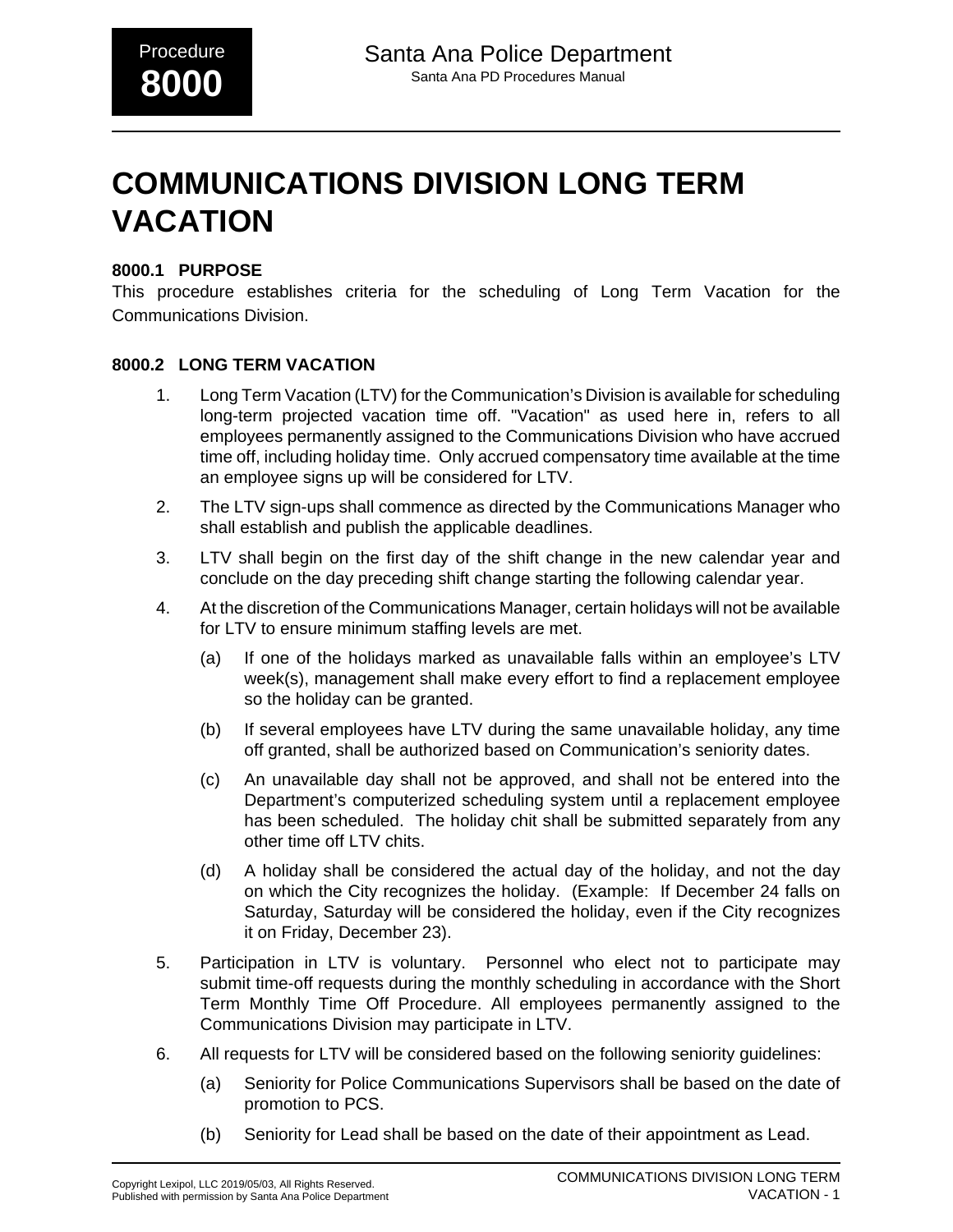COMMUNICATIONS DIVISION LONG TERM VACATION

- (c) Seniority for Dispatchers shall be based on seniority as a dispatcher.
- (d) Police Services Dispatchers, while on probation, will not be allowed to sign up for LTV, but may request time off during short-term monthly sign-ups.
- 7. Personnel who transfer to Communications or the Telephone Reporting Unit after the LTV sign-up period has concluded may participate, but are ineligible to request time off previously allocated, regardless of seniority.
	- (a) Personnel must submit their LTV requests to the Communication's Manager no later than 14 days after the effective date of the transfer.
	- (b) All requests received after the 14 days may be denied.
	- (c) Requests will be considered in order of the effective date of transfer, with the earliest transfer date being considered first.If more than one employee is transferred on the same date, their requests will be considered in order of their seniority to each other.
- 8. Employees may not reschedule their LTV once it has been selected. Likewise, employees may not trade a scheduled APV with another employee.
- 9. Employees may cancel their scheduled LTV. Any canceled APV shall be made available for short-term monthly time off.

#### **8000.3 VACATION BLOCKS**

- 1. Employees may take a maximum of four (4) weeks of LTV.It can be taken all at once, or split into two distinct vacations. A single day will count the same as an entire week. For example, one week (or one day) may be taken in February and three weeks in August.
- 2. Vacations blocks are defined as follows:
	- (a) A "one-week" block is defined as up to three (3) (four (4) if a Wednesday flex day is included) consecutive 12.5-hour workdays off.
	- (b) A "two-week" block is defined as up to six (6) (seven (7) if a Wednesday flex day is included) 12.5-hour workdays off.
	- (c) A three-week" block is defined as up to nine (9) (eleven (11) if two Wednesday flex days are included) 12.5-hour workdays off.
	- (d) A "four-week" block is defined as up to twelve (12) (fourteen (14) if two Wednesday flex days are included) 12.5-hour workdays off.

#### **8000.4 LIMITATIONS**

- 1. Employees must have available time accrued at the time they submit a request to take time off, and may not take LTV time off as unpaid leave.
- 2. If an employee does not have sufficient time off available, the time slot(s) shall be forfeited and made available for short-term monthly time off.